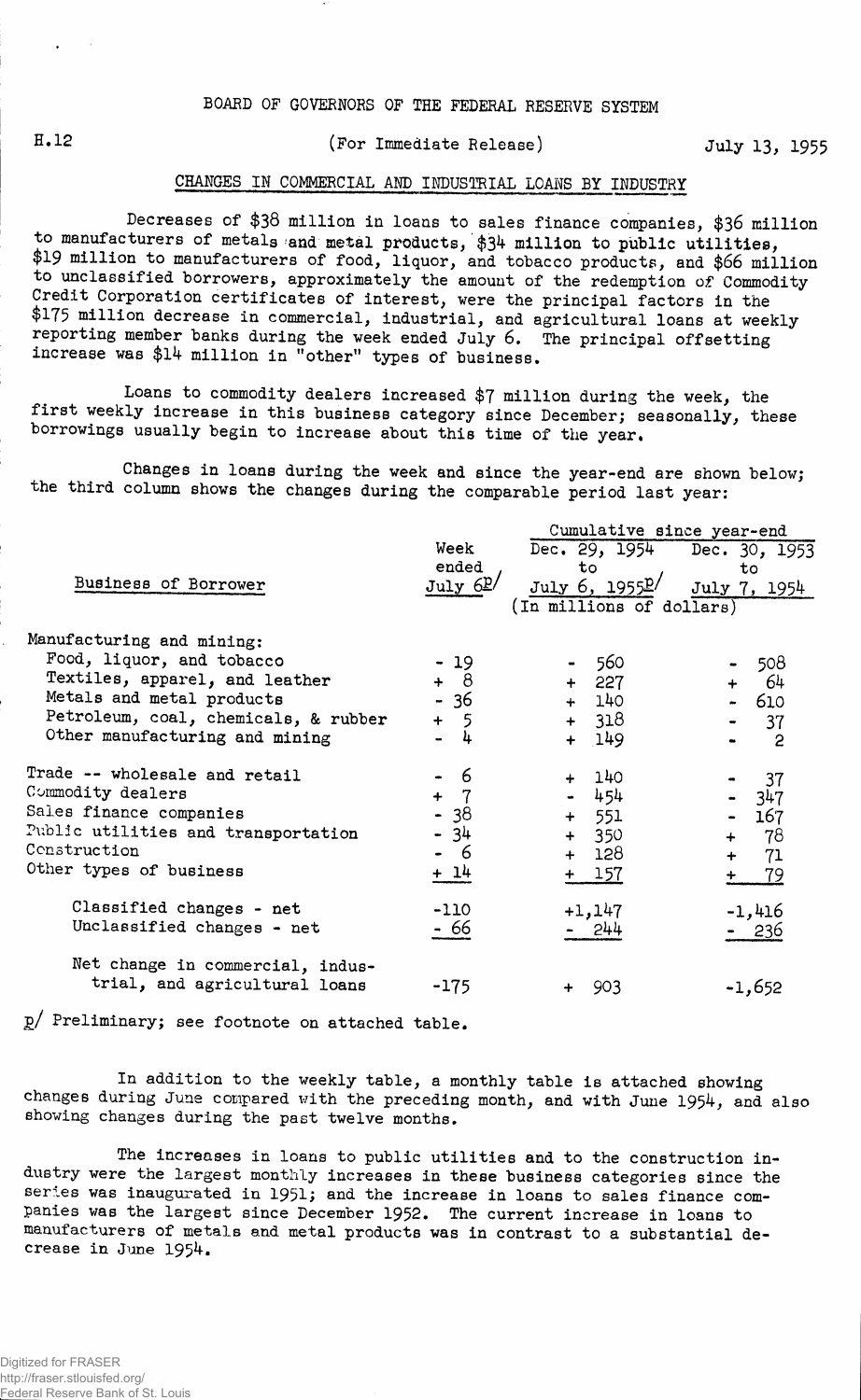$H.12(a)$ 

 $\Delta$ 

### CHANGES IN COMMERCIAL AND INDUSTRIAL LOANS OF A SAMPLE OF WEEKLY REPORTING MEMBER BANKS

BY INDUSTRY AND FEDERAL RESERVE DISTRICT.

WEEK ENDED WEDNESDAY, JULY 6, 1955

| Business of Borrower                                                          | All Dis-<br>tricts $\underline{P}$ Boston | New<br>York   | Phila-<br>delphia                                         | Cleve-<br>land | Rich-<br>mond |                          | Atlanta Chicago                                                                                                                                                    |         | Louis apolis City | St. Minne-Kansas Dallas         | San Fran-<br>cisco $P/$                                                 |
|-------------------------------------------------------------------------------|-------------------------------------------|---------------|-----------------------------------------------------------|----------------|---------------|--------------------------|--------------------------------------------------------------------------------------------------------------------------------------------------------------------|---------|-------------------|---------------------------------|-------------------------------------------------------------------------|
|                                                                               |                                           |               |                                                           |                |               | (In millions of dollars) |                                                                                                                                                                    |         |                   |                                 |                                                                         |
| Manufacturing and mining:<br>Food, liquor, and tobacco                        | $-19.3$                                   |               |                                                           |                |               |                          | $-6 - 6.6 - 1.3 - 3.6 - 3.6 - 1 - 6.8 + .7 - .2 + .3 + 2.1$                                                                                                        |         |                   |                                 |                                                                         |
| Textiles, apparel, and leather                                                | $+7.5$                                    |               |                                                           |                |               |                          | $+1.3 + .6 + 1.5 + .3 + 1.2 + .2 + 2.9 - .2 + .1$                                                                                                                  |         |                   |                                 |                                                                         |
| Metals and metal products (including<br>machinery & transportation equipment) | $-36.4$                                   |               |                                                           |                |               |                          | $-1,2$ $-27,1$ $-7$ $-6,2$ $+$ $-4$ $-6$ $+2,0$ $-1,4$ $+$ $-1$ $+$ $-2$ $-1,4$                                                                                    |         |                   |                                 | $ \cdot$ 5                                                              |
| Petroleum, coal, chemicals, and rubber<br>Other manufacturing and mining      | $+ 5.3$<br>$-3.5$                         |               |                                                           |                |               |                          | $+ 6 + 7.5 + 8 - 4 - 8 - 4.0 + 2 - 7 + 6 + 8$<br>+ 1.3 - 6.1 - .9 - 3.1 + .4 + .4 + 2.1 + .4 + .2 + .8                                                             |         |                   |                                 | $+1.0$                                                                  |
| Trade:<br>Wholesale<br>Retail                                                 | $\{-5.7\}$                                |               |                                                           |                |               |                          | $-3$ $-7$ $+2.6$ $+1$ $-5$ $-5$ $+3$ $-1$ $-3$ $-11.6$ $+1.1$ $-1.9$ $(+3.4)$ $+1.6$<br>$-3$ $-14.5$ $+36$ $+38$ $+39$ $-44$ $-32$ $+35$ $+33$ $+31$ $(1^9)$ $-38$ |         |                   |                                 |                                                                         |
| Commodity dealers                                                             | $+6.6$                                    | $+ 0.9 - 3.0$ |                                                           |                |               |                          | $-4$ $+4$ $+1.0$ $-1.5$ $-1.0$ $+5.3$ $+1.0$ $+3.0$ $+ .9$ $- 1.4$                                                                                                 |         |                   |                                 |                                                                         |
| Sales finance companies                                                       | $-38.1$                                   |               | $-6.3 -56.9 + 5.8$                                        |                |               | $+7.7 - .5 + 5.4$        | $+1.3$                                                                                                                                                             |         |                   | $+3.0 + .5 - 2.2 + 2.2$         | $+1.9$                                                                  |
| Public utilities (including transportation)                                   | $-33.8$                                   |               | $+$ $\cdot$ 4 $-20.3$ $-1.1$ $-7.3$ $ \cdot$ 4 $ \cdot$ 3 |                |               |                          |                                                                                                                                                                    |         |                   |                                 | $-6.9 + .1 + .1 + .2 + .6 + 1.1$                                        |
| Construction                                                                  | $-6.1$                                    |               |                                                           |                |               |                          | $+1.2 - 5.4 + .7 - .1 + .7 - .2 - 1.8 + .9 + .4 - .6 - 1.4$                                                                                                        |         |                   |                                 |                                                                         |
| All other types of business                                                   | $+14.0$                                   |               |                                                           |                |               |                          |                                                                                                                                                                    |         |                   |                                 | $+1.1 + 6.4 + 1.2 - 1.0 + 4.2 - 4.6 - 1.3 + 3.2 + 1.1 + .2 + 2.3 + 2.2$ |
| Net change in classified loans $1/$                                           | $-109.5$                                  |               |                                                           |                |               |                          | $-2.2 - 122.8 + 6.7 - 13.0 + 3.7 - 1.8 - 13.9 + 14.3 + 3.0 + 7 + 9.3 + 6.5$                                                                                        |         |                   |                                 |                                                                         |
| Unclassified changes - net                                                    | $-65.5$                                   |               | $+$ .2 - 9.2 - 2.7 + 1.0 - 2.7 - 5.2                      |                |               |                          | $-46.1$                                                                                                                                                            | $-12.3$ |                   | $-$ + 3.3 - 3.3                 | $+11.5$                                                                 |
| Net change in commercial, industrial,<br>and agricultural loans               | $-175.0$                                  |               | $-2.0 -132.0 + 4.0 -12.0 + 1.0 - 7.0$                     |                |               |                          |                                                                                                                                                                    |         |                   | $-60.0 + 2.0 + 3.0 + 4.0 + 6.0$ | $+18.0$                                                                 |

p/ Preliminary; final totals will appear in the F. R. Bulletin and San Francisco District final figures appear in a release of the Reserve Bank.

1/ About 220 weekly reporting member banks are reporting changes in their larger loans as to industry; these banks hold over 90 per cent of total commercial and industrial loans of all weekly reporting member banks and nearly 70 per cent of those of all commercial banks.

Digitized for FRASER http://fraser.stlouisfed.org/

Federal Reserve Bank of St. Louis